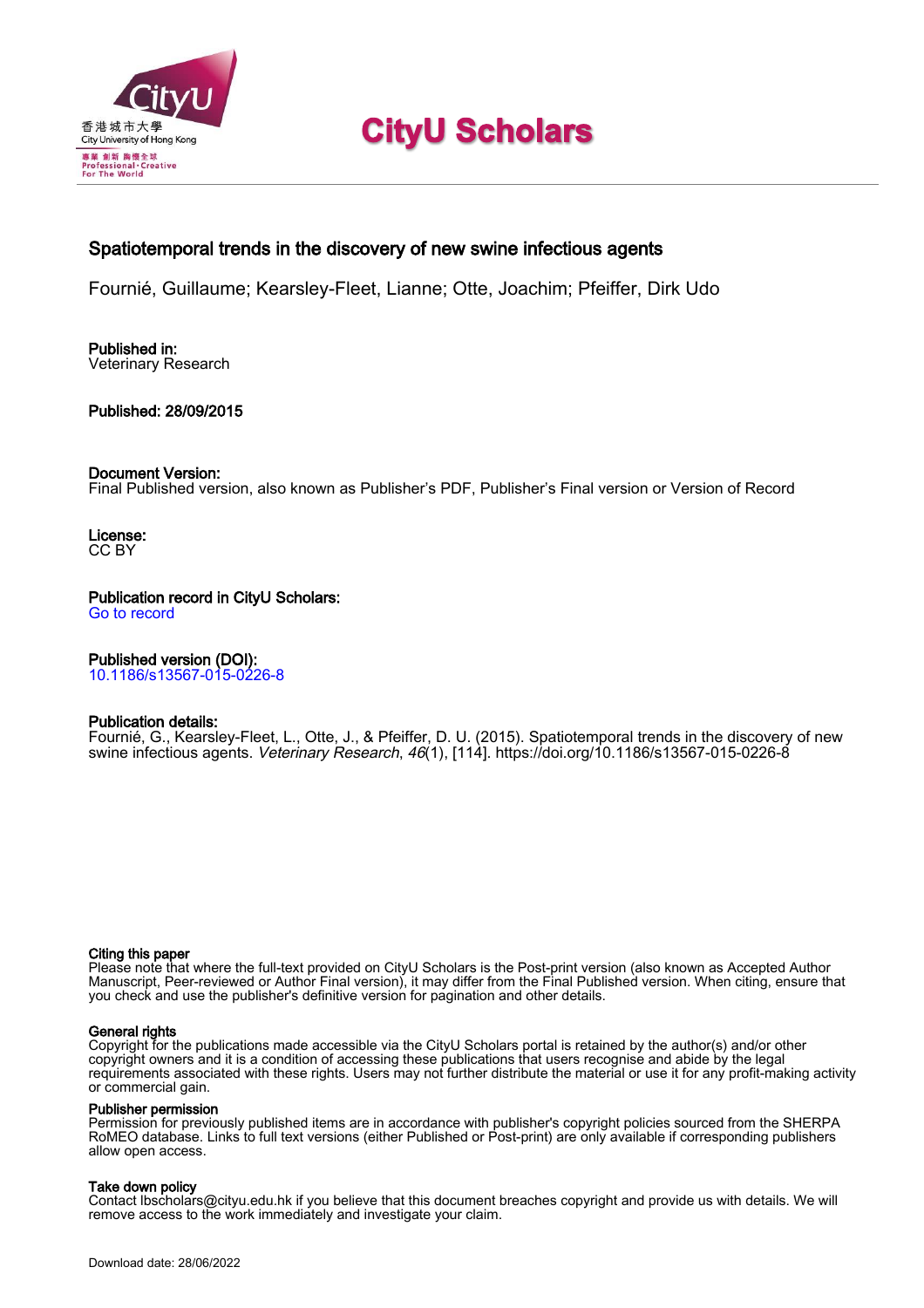

**REVIEW CONTROL** CONTROL CONTROL CONTROL CONTROL CONTROL CONTROL CONTROL CONTROL CONTROL CONTROL CONTROL CONTROL CONTROL CONTROL CONTROL CONTROL CONTROL CONTROL CONTROL CONTROL CONTROL CONTROL CONTROL CONTROL CONTROL CONTR

# Spatiotemporal trends in the discovery of new swine infectious agents



Guillaume Fournié<sup>1\*</sup>, Lianne Kearsley-Fleet<sup>1</sup>, Joachim Otte<sup>2</sup> and Dirk Udo Pfeiffer<sup>1</sup>

# Abstract

A literature review was conducted to assess the spatiotemporal trend and diversity of infectious agents that were newly found in pigs between 1985 and 2010. We identified 173 new variants from 91 species, of which 73 species had not been previously described in pigs. These new species, of which one third was zoonotic, were taxonomically diverse. They were identified throughout the study period, predominantly in the main pork producing countries, with the rate of discovery of new virus variants doubling within the last 10 years of the study period. Whilst infectious agent species newly detected in high-income countries were more likely to be associated with higher virulence, zoonotic agents prevailed in low- and middle-income countries. Although this trend is influenced by factors conditioning infectious agent detection – diagnostic methods, surveillance efforts, research interests –, it may suggest that different scales and types of production systems promote emergence of certain types of infectious agents. Considering the rapid transformation of the swine industry, concerted efforts are needed for improving our understanding of the factors influencing the emergence of infectious agents. This information then needs to inform the design of risk-based surveillance systems and strategies directly mitigating the risk associated with these factors.

# Table of contents

- 1. Introduction
- 2. Materials and methods
- 3. Results
	- 1.1 Taxonomic diversity
	- 1.2 Temporal patterns
	- 1.3 Spatial patterns
	- 1.4 Host range
	- 1.5 Context of discovery
- 4. Discussion
- 5. Conclusions
- 6. Competing interests
- 7. Authors' contributions
- 8. Acknowledgements
- 9. References

# 1. Introduction

To meet an increasing demand for meat and meat products, the global pig production sector has experienced rapid growth over the last decades. From 1985 to 2010, global pork production has increased by 80% and become the main meat production sector [[1\]](#page-8-0). The expansion was particularly marked in China (Figure [1](#page-2-0)) which now accounts for around 50% of the global pig production [[1\]](#page-8-0). This rapid growth was associated with an intensification of production and major transformation of associated value chains. Intensive farms, where large numbers of pigs are kept at high density and raised with a high population turn-over, are often located in areas with high pig farm and pig density [\[2\]](#page-8-0). It has been suggested that such high geographical concentration and housing density of domestic animals may allow pathogens to be amplified and to spread rapidly between herds (or flocks) [\[3](#page-8-0)-[5\]](#page-8-0), resulting in large outbreaks, the mitigation of which requires costly interventions. Novel infectious agents of pigs arising from or being introduced into such areas may therefore cause substantial economic losses, as well as jeopardize food security in affected countries. Porcine reproductive and respiratory syndrome (PRRS) and post-weaning multisystemic syndrome (PMWS) are examples of newly emerged infectious agents which are amongst the swine diseases associated with the highest economic losses since 1985 [\[6,7](#page-8-0)].

Novel infectious agents of pigs can also represent a potential threat for public health. Indeed, most emerging



© 2015 Fournié et al. Open Access This article is distributed under the terms of the Creative Commons Attribution 4.0 International License [\(http://creativecommons.org/licenses/by/4.0/](http://creativecommons.org/licenses/by/4.0/)), which permits unrestricted use, distribution, and reproduction in any medium, provided you give appropriate credit to the original author(s) and the source, provide a link to the Creative Commons license, and indicate if changes were made. The Creative Commons Public Domain Dedication waiver [\(http://creativecommons.org/publicdomain/zero/1.0/](http://creativecommons.org/publicdomain/zero/1.0/)) applies to the data made available in this article, unless otherwise stated.

<sup>\*</sup> Correspondence: [gfournie@rvc.ac.uk](mailto:gfournie@rvc.ac.uk) <sup>1</sup>

<sup>&</sup>lt;sup>1</sup>Veterinary Epidemiology, Economics and Public Health Group, Department of Production and Population Health, Royal Veterinary College, University of London, London, UK

Full list of author information is available at the end of the article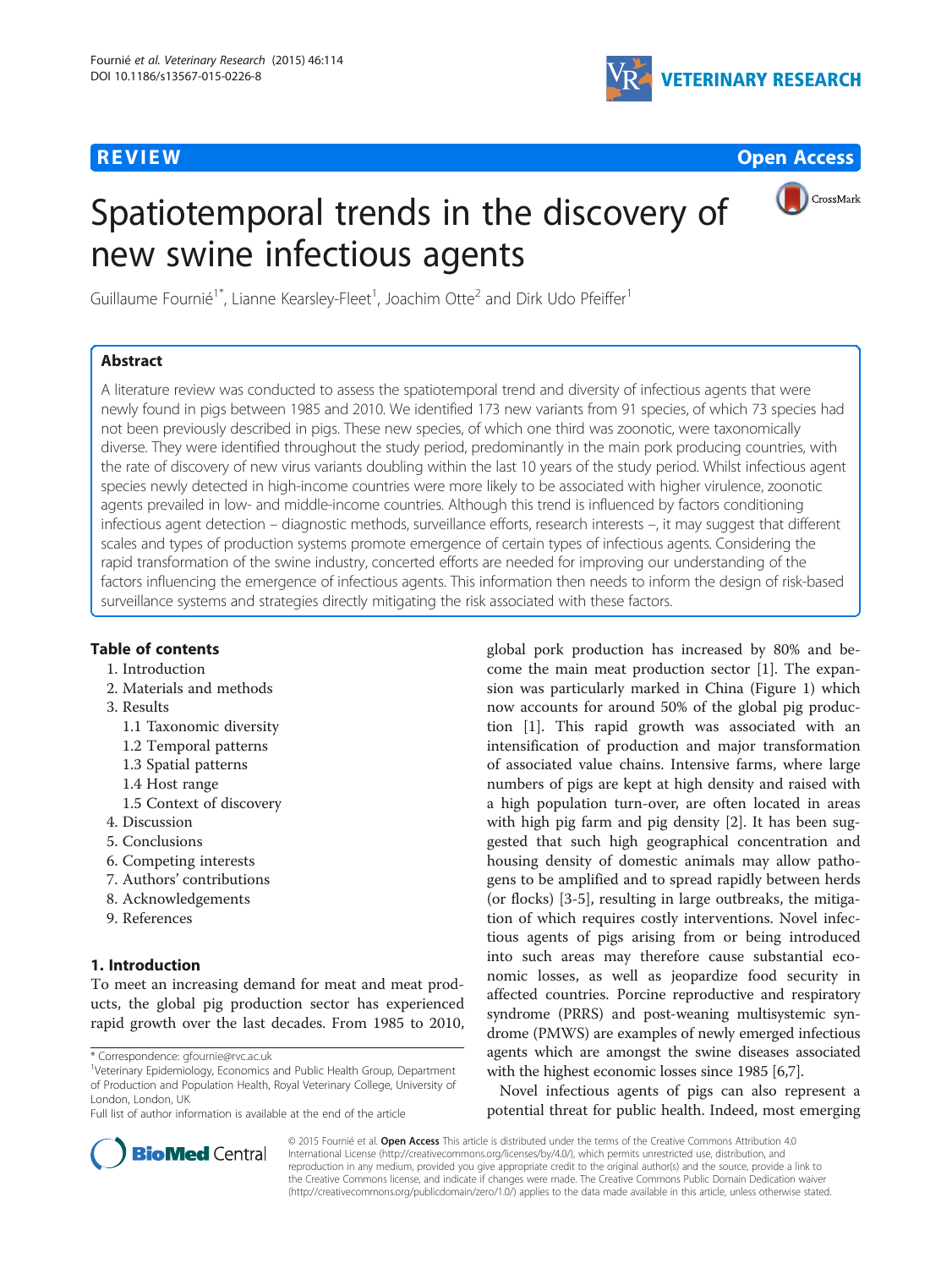<span id="page-2-0"></span>

human pathogens are of zoonotic origin [\[8-10\]](#page-8-0), and pigs are a known reservoir for some of them (e.g. Streptococcus suis). Moreover, influenza A viruses circulating in pigs may be involved in the generation of novel pandemic strains [[11](#page-8-0)[,12](#page-9-0)]. Pig populations may also act as intermediate hosts, amplifying infectious agents transmitted from other wild or domestic animal species, and then transmitting them to humans (e.g. Nipah virus). The development of pig farming in peri-urban environments enhances the proximity of pig production units to areas of high human population density, creating an interface conducive to the transmission of pathogens, to which humans may otherwise not be exposed. The study of the spatiotemporal trend of swine infectious agent discovery is, therefore, of importance for pig health and welfare, as well as public health.

A literature review was conducted in order to assess the diversity of infectious agents that have been newly found to infect domestic swine (Sus scrofa domesticus) under natural transmission conditions between 1985 and 2010, and the spatiotemporal pattern of these discoveries. A new infectious agent was either an infectious agent species not previously found to infect domestic swine, or a new variant of an infectious agent species already known to infect domestic swine. In the latter case, the new variant was either a new serotype, or exhibited distinctive virulence features. Infectious agents are described according to their taxonomy, their host range, the date, location and context of detection.

# 2. Materials and methods

New infectious agents were identified through a literature review. Searches were conducted on PubMed, ISI Web of Knowledge and CAB Direct databases (publication dates between January 1985 and February 2012), using the Boolean search criteria: B1 AND B2 AND B3, with:

B1: "swine" OR "porcine" OR "pig\*" (in the abstract or in the title),

B2: "pathogen\*" OR 'virus\*' OR "bacteria" OR "fung\*" OR "parasit\*" OR "helminth\*" OR "protozoa\*" OR "infection\*" OR "disease\*" (in the abstract or in the title), and

B3: "outbreak\*" OR "epidemic\*" OR "emerg\*" OR "case\*" (in the abstract or in the title).

Only articles in English were considered. To be included, infectious agents had to be detected from domestic pigs infected under natural conditions through virus isolation or molecular methods, such as polymerase chain reaction (PCR) or sequencing. If only serological evidence was available, swine susceptibility to the infectious agent had to be demonstrated through experimental infection. The date and location of a discovery were defined as the date and location of the sampling of the domestic pig that led to the first identification of the infectious agent. If this information was not provided in the publication or in GenBank [[13\]](#page-9-0), the date of article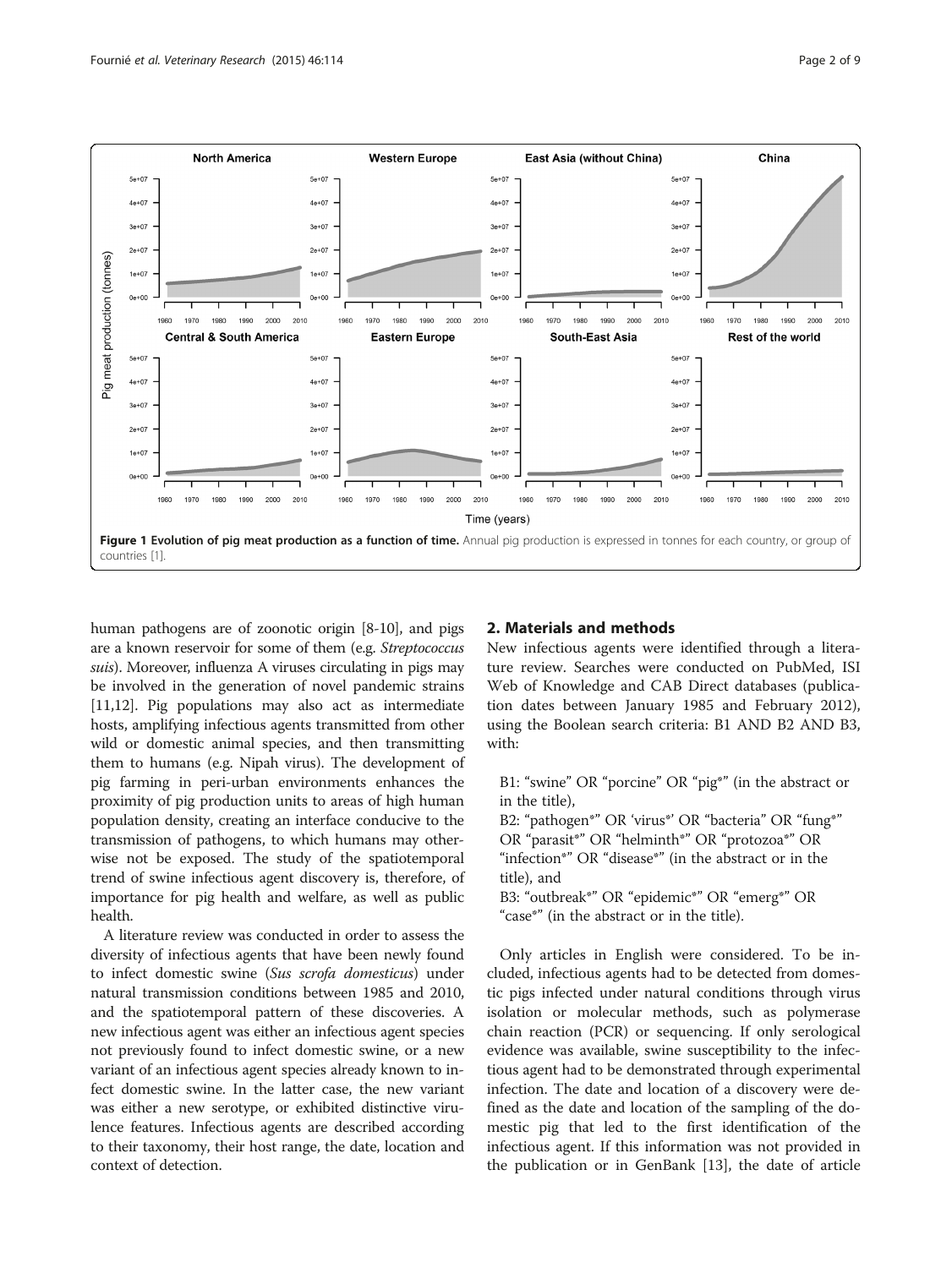submission or publication and the country of the first author were used instead. For some infectious agents, serological (e.g. hepatitis E virus) or clinical (e.g. porcine reproductive and respiratory syndrome virus) evidence of their occurrence in pigs existed prior to their actual detection. The date and location of this first serological or clinical evidence was then used as the date and location of discovery.

The following micro- and macro-parasite groups were considered: viruses, bacteria, fungi, protozoa and helminths. In the following, they will all be referred as infectious agents. Taxonomic classification was based on the National Centre for Biotechnology Information [[14\]](#page-9-0) for all infectious agent types, as well as the International Committee on the Taxonomy of Viruses [\[15\]](#page-9-0) for viruses, and textbooks for bacteria, fungi [\[16,17](#page-9-0)], helminths and protozoa [[17,18](#page-9-0)]. For some infectious agents that have been recently identified, species names have not yet been validated by the relevant Committees responsible for approving the taxonomic classification. The nomenclature proposed in the scientific literature for naming these new infectious agents was then used.

Newly discovered infectious agent variants and species were classified according to the activity that led to their identification, which included (i) "outbreak investigation", and (ii) "screening or research activities". The former category included infectious agents that were likely to have been responsible for the investigated outbreak, while the latter category included infectious agents identified during outbreak investigations, but which were unlikely to have caused the outbreak under investigation. Infectious agent species were also characterized by their zoonotic potential. The list of the new swine infectious agents and their characteristics is presented in Additional file [1.](#page-8-0)

Statistical data on pig meat production was available from the Food and Agriculture Organization of the United Nations (2012). The level of pig meat (pork) production of a given country was defined as its average pig meat production reported in [\[1\]](#page-8-0) between 1985 and 2010. The World Bank classification was used to differentiate between highincome countries (HIC), and low- and medium-income countries (LMIC) [\[19\]](#page-9-0). The strength of association between infectious agent host range or circumstances of discovery and the location of their discovery was assessed through calculation of risk ratios (RRs). This was the ratio between the proportions of infectious agent discoveries with a given feature  $k$  in two mutually-exclusive country groups, expressed

as:  $\left\lfloor n_{k,A}/\sum\right\rfloor$  $\left(n_{k,A}/\sum_{i}n_{i,A}\right)/\left(n_{k,B}/\sum_{i}\right)$  $\left(n_{k,B}/\sum_{i} n_{i,B}\right)$ , where  $n_{k,A}$  is the

number of discoveries with a feature  $k$ , e.g. being swinespecific, reported in country group A, e.g. HIC. Confidence intervals (CIs) were estimated by non-parametric bootstrapping [[20](#page-9-0)]. In short, simulated values of  $n_{k,A}$  and  $n_{k,B}$  were generrated through two binomial processes

$$
B\left(\sum_i n_{i,A}, n_{k,A}/\sum_i n_{i,A}\right)
$$
 and  $B\left(\sum_i n_{i,B}, n_{k,B}/\sum_i n_{i,B}\right)$ ,

respectively, and a simulated RR was computed. This algorithm was repeated 10 000 times, and the 2.5% and 97.5% quantiles of the resulting distribution of the simulated RRs were the lower and upper bounds of the 95% CI. Statistical association between a feature  $k$  and the location of the discovery was further assessed through a Fisher's exact test. All analyses were run using R 3.0.1 [\[21\]](#page-9-0).

#### 3. Results

#### 3.1 Taxonomic diversity

A total of 173 infectious agent variants newly found to infect domestic swine between 1985 and 2010 were identified through a literature review. Their characteristics and taxonomic diversity are described for each infectious agent type in Table [1.](#page-4-0) Infectious agent species to which these new variants belonged are further described in Additional files [2](#page-8-0) and [3](#page-8-0). Almost all of them were either bacteria (54%) or viruses (43%) – mainly RNA viruses (77% of these viral variants). Fungi, helminths or protozoa only accounted for 3% of these new variants. The lower average number of variants per taxon for viruses, and especially DNA viruses, compared to bacteria suggested that newly discovered viruses were more diverse taxonomically (Table [1](#page-4-0)).

The distribution of new variants as a function of infectious agent species was right-skewed, meaning that most new variants were accounted by only a small number of species. Two (5%) out of the 42 virus species for which new virus variants were reported, Influenza A virus and Rotavirus A, and 2 (5%) out of the 43 bacteria species for which new bacteria variants were reported, Streptococcus suis and Enterococcus faecalis, accounted for more than a third of all new variants within each infectious agent type. The distribution of new variants per species also depended on the proportion of the study period for which these species had been known to infect swine. Of the 91 infectious agent species that included new variants, 73 species had not been described in swine before 1985 (referred as new species). All but 3 of these new species consisted of only one variant, whereas species known to infect swine before 1985 had an average number of 5.3 new variants (2.6 when discarding the four abovementioned species accounting for most new variants).

Of the 73 new species, 50 species were unknown prior to their detection in swine, while 23 species were known to infect other host species prior to their detection in swine. The low average number of new species per genus or family meant that newly discovered infectious agent species were highly diverse taxonomically (Table [1](#page-4-0)).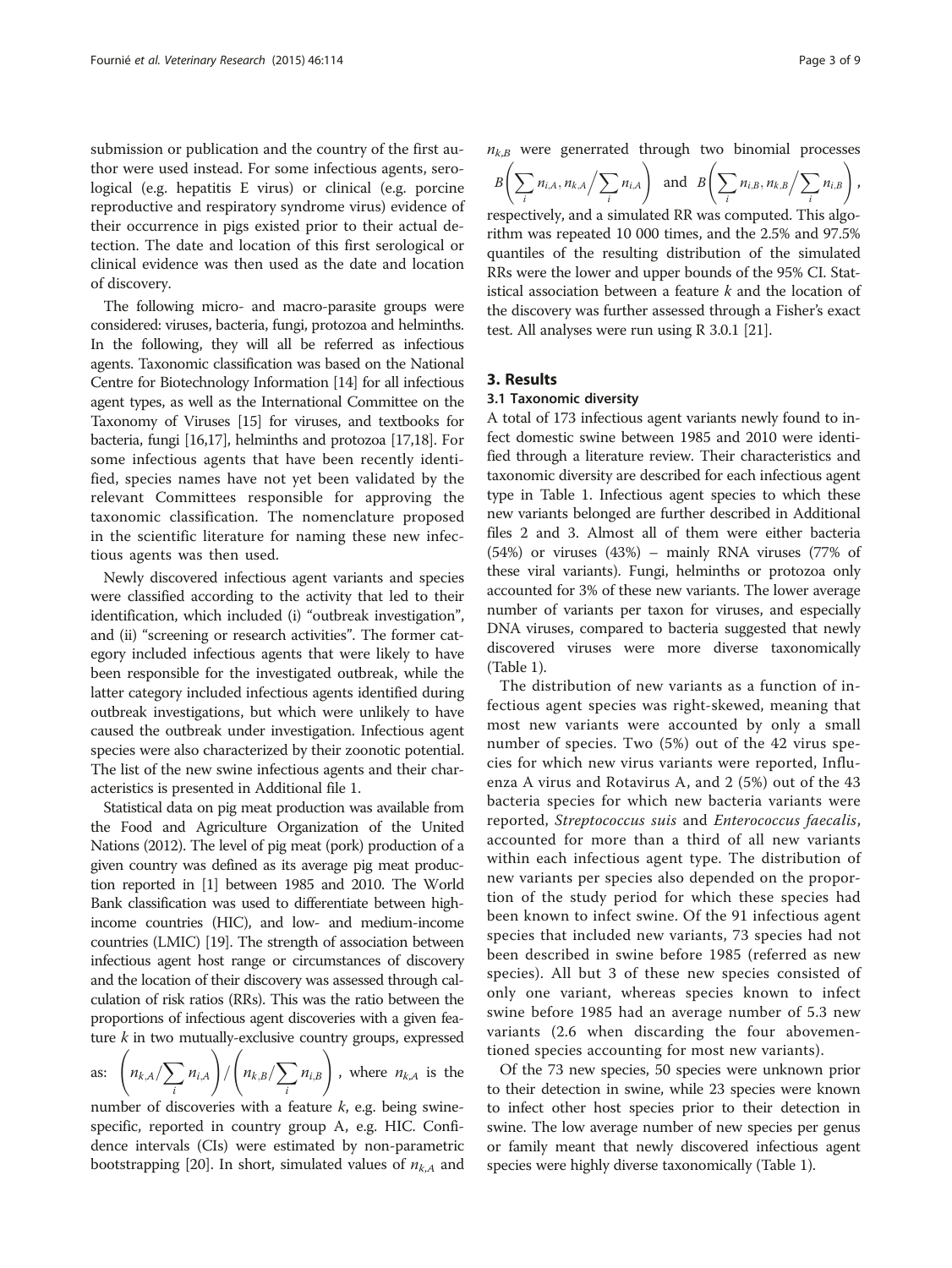<span id="page-4-0"></span>

| Table 1 New infectious agent variants and species, their characteristics and taxonomic diversity |  |
|--------------------------------------------------------------------------------------------------|--|
|--------------------------------------------------------------------------------------------------|--|

|                                         | All types                           | Virus (All)                      | Virus (DNA)              | Virus (RNA)  | Bacteria     | Others       |
|-----------------------------------------|-------------------------------------|----------------------------------|--------------------------|--------------|--------------|--------------|
| New infectious agent variants           |                                     |                                  |                          |              |              |              |
| .New variants (%)                       | 173 (100%)                          | 74 (43%)                         | 17 (10%)                 | 57 (33%)     | 93 (54%)     | 6 (3%)       |
| Taxonomic diversity.                    |                                     |                                  |                          |              |              |              |
| Species inc. new variants (d)           | 91 (1.9)                            | 42 (1.8)                         | 17(1)                    | 25(2.3)      | 43 (2.2)     | 6(1)         |
| Genera inc. new variants (d)            | 63(2.7)                             | 32(2.3)                          | 10(1.7)                  | 22(2.6)      | 26(3.6)      | 5(1.2)       |
| Families inc. new variants (d)          | 47 (3.7)                            | 21 (3.5)                         | 6(2.8)                   | 15(3.8)      | 21 (4.4)     | 5(1.2)       |
| Country group.                          |                                     |                                  |                          |              |              |              |
| HIC (%)                                 | 138 (80%)                           | 44 (59%)                         | 12 (71%)                 | 32 (56%)     | 91 (98%)     | 3 (50%)      |
| LMIC (%)                                | 35 (20%)                            | 30 (41%)                         | 5 (29%)                  | 25 (44%)     | 2(2%)        | 3 (50%)      |
| Host Range                              |                                     |                                  |                          |              |              |              |
| From swine-sp. species (%) <sup>a</sup> | 64 (37%)                            | 39 (53%)                         | 17 (100%)                | 22 (39%)     | 25 (27%)     | $0(0\%)$     |
| $$ In HIC $(\%)$                        | 51 (37%)                            | 26 (59%)                         | 12 (100%)                | 14 (44%)     | 25 (27%)     | $0(0\%)$     |
| $In LMIC (%)$                           | 13 (37%)                            | 13 (43%)                         | 5 (100%)                 | 8 (32%)      | $0(0\%)$     | $0(0\%)$     |
| $RR$ (Cl, $p$ )                         | 1 $(0.6-1.8, p=1)$                  | 1.4 $(0.9-2.4, p = 0.2)$         | $\overline{\phantom{a}}$ |              |              |              |
| From zoonotic species (%) <sup>a</sup>  | 95 (55%)                            | 33 (45%)                         | $0(0\%)$                 | 33 (58%)     | 58 (62%)     | 4 (67%)      |
| $\ln$ HIC $(\%)$                        | 75 (54%)                            | 17 (39%)                         | $0(0\%)$                 | 17 (53%)     | 56 (62%)     | 2 (67%)      |
| $$ In LMIC $(% )$                       | 20 (57%)                            | 16 (53%)                         | $0(0\%)$                 | 16 (64%)     | 2 (100%)     | 2(67%)       |
| $RR$ (CI, $p$ )                         | 1 (0.7-1.4, $p = 0.9$ )             | $0.7$ (0.4-1.2, $p = 0.2$ )      |                          |              |              |              |
| Context of detection.                   |                                     |                                  |                          |              |              |              |
| Outbreak investigation (n,%)            | 58 (144, 40%)                       | 18 (68, 26%)                     | 2 (17, 12%)              | 16 (51, 31%) | 39 (70, 56%) | 1(6, 17%)    |
| $\ln$ HIC $(\%)$                        | 51 (112, 46%)                       | 12 (41, 29%)                     | 2 (12, 17%)              | 10 (29, 34%) | 38 (68, 56%) | $1(3, 33\%)$ |
| $In LMIC (%)$                           | 7 (32, 22%)                         | 6 (27, 22%)                      | $0(5, 0\%)$              | 6 (22, 27%)  | $1(2, 50\%)$ | $0(3,0\%)$   |
| $RR$ (CI, $p$ )                         | 2.1 $(1.2-5.4, p = 0.02)$           | 1.3 (0.6-4, $p = 0.6$ )          |                          |              |              |              |
| New infectious agent species            |                                     |                                  |                          |              |              |              |
| .New species (%)                        | 73 (100%)                           | 35 (48%)                         | 17 (23%)                 | 18 (25%)     | 32 (44%)     | 6 (8%)       |
| Unknown before disc. in pigs            | 50 (68%)                            | 27 (37%)                         | 17 (23%)                 | 10 (14%)     | 22 (30%)     | $1(1\%)$     |
| "Known to infect other hosts            | 23 (32%)                            | 8 (11%)                          | $0(0\%)$                 | 8 (11%)      | 10 (14%)     | 5 (7%)       |
| Taxonomic diversity.                    |                                     |                                  |                          |              |              |              |
| Genera inc. new species (d)             | 52 (1.4)                            | 26(1.3)                          | 10(1.7)                  | 16(1.1)      | 21(1.5)      | 5(1.2)       |
| Families inc. new species (d)           | 44 (1.7)                            | 19 (1.8)                         | 6(2.8)                   | 13(1.4)      | 20(1.6)      | 5(1.2)       |
| Country group.                          |                                     |                                  |                          |              |              |              |
| HIC (%)                                 | 54 (74%)                            | 20 (57%)                         | 12 (71%)                 | 8 (44%)      | 31 (97%)     | 3 (50%)      |
| $LMIC(%)$                               | 19 (26%)                            | 15 (43%)                         | 5 (29%)                  | 10 (56%)     | 1(3%)        | 3 (50%)      |
| Host Range                              |                                     |                                  |                          |              |              |              |
| From swine-sp. species (%)              | 37 (51%)                            | 24 (69%)                         | 17 (100%)                | 7 (39%)      | 13 (41%)     | $0(0\%)$     |
| $\ln$ HIC $(\%)$                        | 30 (56%)                            | 17 (85%)                         | 12 (100)                 | 5 (62%)      | 13 (42%)     | $0(0\%)$     |
| $In LMIC (%)$                           | 7 (37%)                             | 7 (47%)                          | 5 (100%)                 | 2 (20%)      | $0(0\%)$     | $0(0\%)$     |
| $RR$ (Cl, $p$ )                         | 1.5 (0.9-3.5, $p = 0.2$ )           | 1.8 $(1.1-4, p = 0.03)$          |                          |              |              |              |
| From zoonotic species (%)               | 24 (33%)                            | 9(26%)                           | $0(0\%)$                 | 9 (50%)      | 11 (34%)     | 4 (67%)      |
| $\ln$ HIC $(\%)$                        | 14 (26%)                            | 2 (10%)                          | $0(0\%)$                 | 2 (25%)      | 10 (32%)     | 2(67%)       |
| $In LMIC (%)$                           | 10 (53%)                            | 7 (47%)                          | $0(0\%)$                 | 7 (70%)      | 1 (100%)     | 2(67%)       |
| $RR$ (CI, $p$ )                         | $0.5$ (0.3-1, $p < 0.05$ )          | 0.2 (0-0.7, $p = 0.02$ )         |                          |              |              |              |
| Context of detection                    |                                     |                                  |                          |              |              |              |
| Outbreak investigation (n,%)            | 17 (23%)                            | 6 (17%)                          | 2 (12%)                  | 4 (22%)      | 10 (31%)     | 1(17%)       |
| $\ln$ HIC $(\%)$                        | 16 (30%)                            | 5 (25%)                          | 2 (17%)                  | 3 (38%)      | 10 (32%)     | 1 (33%)      |
| $\ln$ LMIC (%)                          | 1(5%)                               | 1(7%)                            | $0(0\%)$                 | $1(10\%)$    | $0(0\%)$     | $0(0\%)$     |
| $RR$ (CI, $p$ )                         | 5.6 $(1.5\text{-}\infty, p = 0.03)$ | 3.8 (0.8- $\infty$ , $p = 0.2$ ) |                          |              |              |              |

"Others" refer to fungi, helminths and protozoa; d: average number of new variants (or new species) per taxon; HIC high-income countries; LMIC low- and middle-income countries; RR risk ratio; p: Fisher's exact test p-value. RRs were only computed for all data and viruses, because of the low number of variants and species in one or the two country groups for other infectious agent types.<sup>a</sup> The host range of the species to which new variants belonged was taken into account.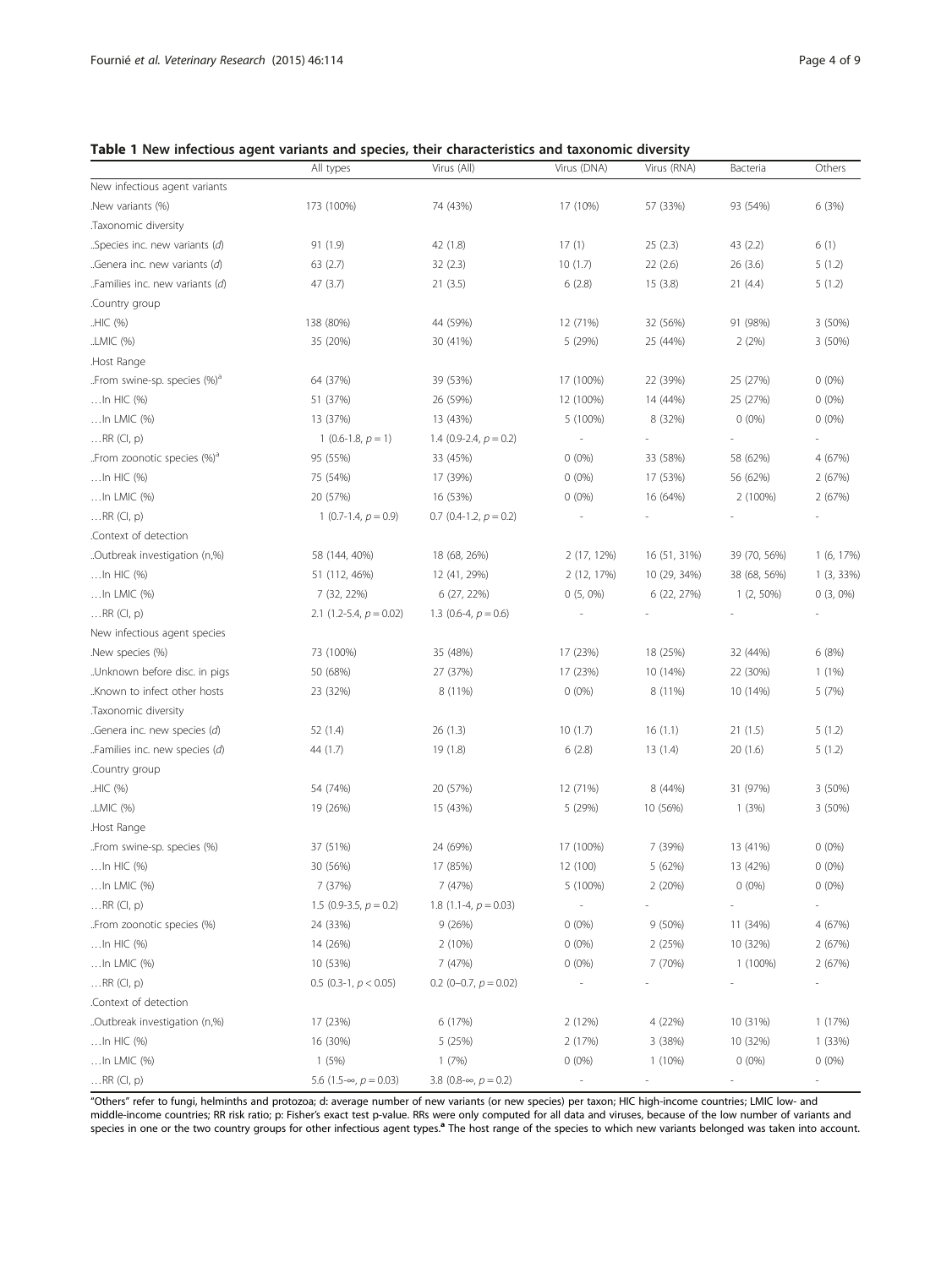#### 3.2 Temporal patterns

Figure 2 shows the number of infectious agent variants and species newly found to infect domestic swine as a function of time. Novel variants and species were identified at an average annual rate of 6.7 (range: 2–15) and 2.8 (0–7) over the study period, respectively.

There was no dramatic change in the temporal pattern of identification of new infectious agent variants, with only a slight increase in the annual discovery rate in the past 10 years, from 6.1 between 1985 and 2000 to 7.5 between 2001 and 2010. However, the temporal pattern of discoveries of virus and bacteria differed. While the annual rate of discovery of new bacterial variants decreased from 4 before 2000 to 2.9 after 2000, this rate more than doubled for viral variants over the same period, from 1.8 before 2000 to 4.5 after 2000.

### 3.3 Spatial patterns

Western Europe, North America, Australia and East and South-East Asia accounted for 87% and 86% of all new infectious agent variants and species, respectively. New variants originated in 34 countries and new species in 25, with 58% and 62% of these variants and species having originated in only 7 countries, namely Australia, Canada, China, Germany, Japan, the United Kingdom, and the United States of America (Additional file [4](#page-8-0)). Countries where new species were reported were also the largest pig meat producers. The top 20% of pig meat-producing countries (based on average pig meat production between 1985 and 2010 [\[1](#page-8-0)]) accounted for 92% of global pig meat production, and for 86% and 81% of novel infectious agent variants and species over the study period (Figure [3](#page-6-0)). Of the 50 largest pig meat producing countries in 1985, 17 have increased their production by more than 50%, up to 440%, in 2010 [\[1](#page-8-0)]. At least one novel species was discovered in 11 (65%) of these 17 countries over the study period, and in only 9 (27%) of the other 33 countries. Likewise, at least one novel variant was discovered in 14 (82%) of these 17 countries, and in only 15 (45%) of the other 33.

#### 3.4 Host range

Swine infectious agents for which the zoonotic potential is unknown or uncertain – such as strains of porcine norovirus, mamastrovirus (astrovirus), sapovirus and picobirnavirus [\[22](#page-9-0)-[25\]](#page-9-0) – were conservatively considered to be non-zoonotic. Although most ( $n = 57$ , 63%) swine infectious agent species which included new variants were non-zoonotic, zoonotic species accounted for most new variants (Table [1](#page-4-0)). A third of the 73 new infectious agent species identified between 1985 and 2010 were zoonotic (Table [1](#page-4-0)), with this proportion decreasing over time, from 43% before 2000 to 19% afterwards. Of the new infectious agent species, 23 species were known to infect other hosts prior to their detection in swine. Seventy-four percent  $(n = 17)$  of these species were already known to infect humans, and 26% ( $n = 6$ ) were only known to infect other animal species.

Half of the novel swine infectious agent species ( $n = 37$ , 51%) identified between 1985 and 2010 were swine-

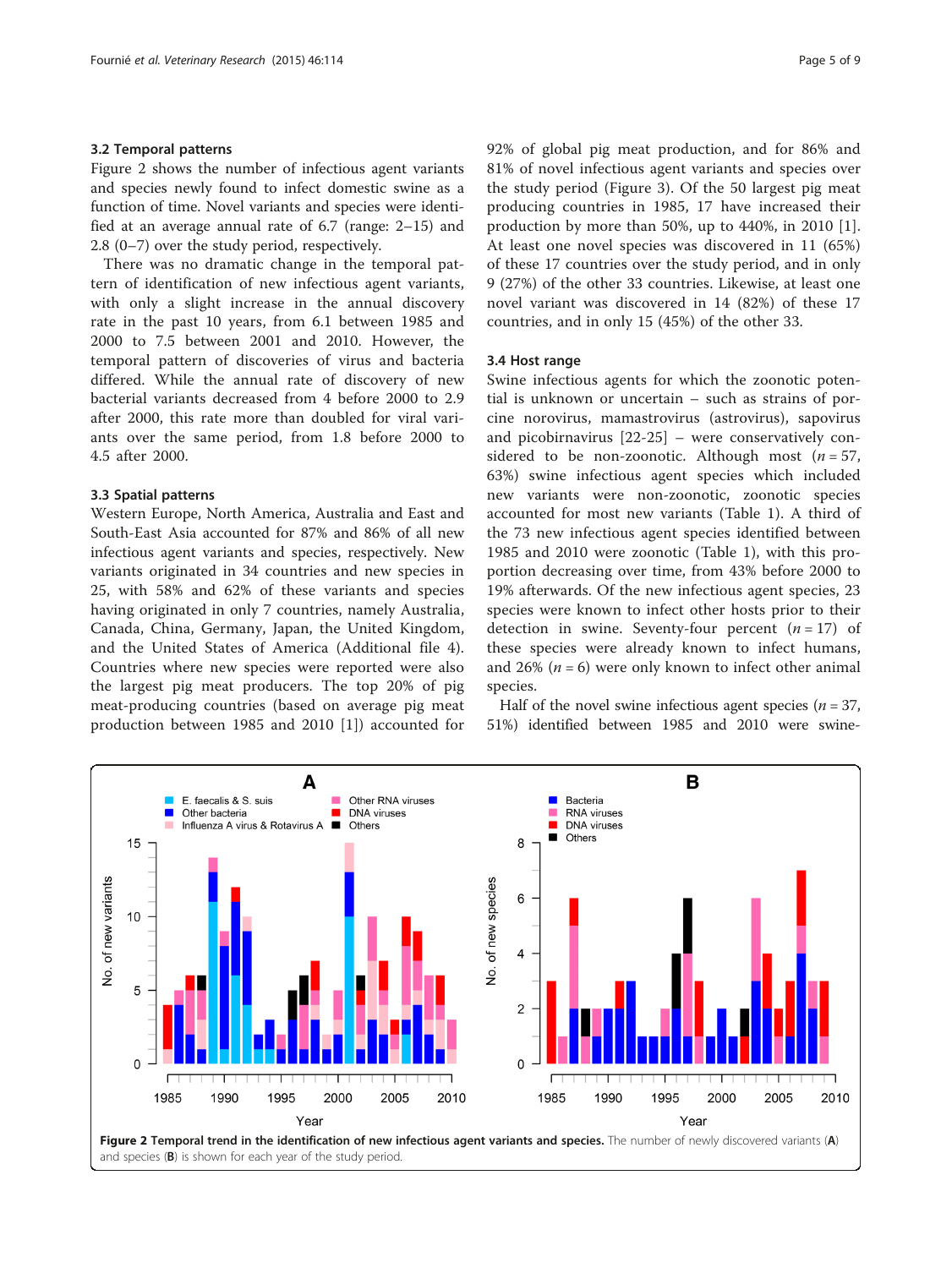<span id="page-6-0"></span>

specific, with this proportion increasing over the study period, from 40% before 2000 to 65% afterwards. Whereas all newly discovered DNA viruses were swine-specific, 61%  $(n = 11)$  of the new RNA viruses could also infect other host species than swine. The new infectious agent species detected in HIC were more frequently swinespecific than those detected in LMIC. Additionally, the new infectious agent species detected in HIC were less frequently zoonotic than those detected in LMIC (Table [1](#page-4-0)). The numbers involved were small, and only the difference in the zoonotic potential of agents discovered in HIC and LMIC was statistically significant (Table [1\)](#page-4-0). These trends were less pronounced when considering new viral variants, and even absent when considering all new variants (Table [1\)](#page-4-0). For this analysis of variants, the host range was considered to be not the host range of the variant itself, but rather the host range of the species to which the variants belonged.

#### 3.5 Context of discovery

The proportion of new variants and species detected as a result of outbreak investigations was higher for bacteria than viruses (Table [1\)](#page-4-0). The detection of other variants was either fortuitous – infectious agents were identified during an outbreak investigation but were unlikely to have caused the outbreak –, occurred during infectious agent screening, or was motivated by research purposes. Novel infectious agent species reported in HIC were more frequently discovered during outbreak investigations than during infectious agent screening or research activities, when compared with LMIC. A similar but less pronounced trend was observed for new variants (Table [1\)](#page-4-0).

# 4. Discussion

New infectious agents included (i) infectious agents that had been circulating in pigs for extended periods but remained undetected until recently, and (ii) infectious agents that had newly emerged in pigs via a host species jump or mutation. The observed spatiotemporal pattern is likely to have been influenced by advances in diagnostic methods and variations in surveillance efforts. This includes the development of broad-range PCR and meta-genomic analyses [\[26](#page-9-0)], reductions in the costs associated with diagnostic testing, spatial and temporal changes in the priorities and sensitivity of active and passive animal health surveillance, and the evolution of research interests [\[27](#page-9-0)]. For instance, the discovery of new infectious agent families or genera in a given host species may trigger an active search for related infectious agents in other host species, including pigs (e.g. Enterococcus faecium [\[28](#page-9-0)], Torque teno virus [\[29](#page-9-0)], Trypano-soma cruzi [\[30](#page-9-0)]). The public health importance of some bacterial and viral species may have motivated a more thorough exploration of their genetic diversity when compared to other infectious agents. This may partly explain the finding that Influenza A viruses, Rotavirus A, E *faecalis* and *S suis* account for more variants than other infectious agent species. The number of new variants was higher in species known to infect swine prior to 1985 than in newly discovered species. This could suggest that the diversity of an infectious agent species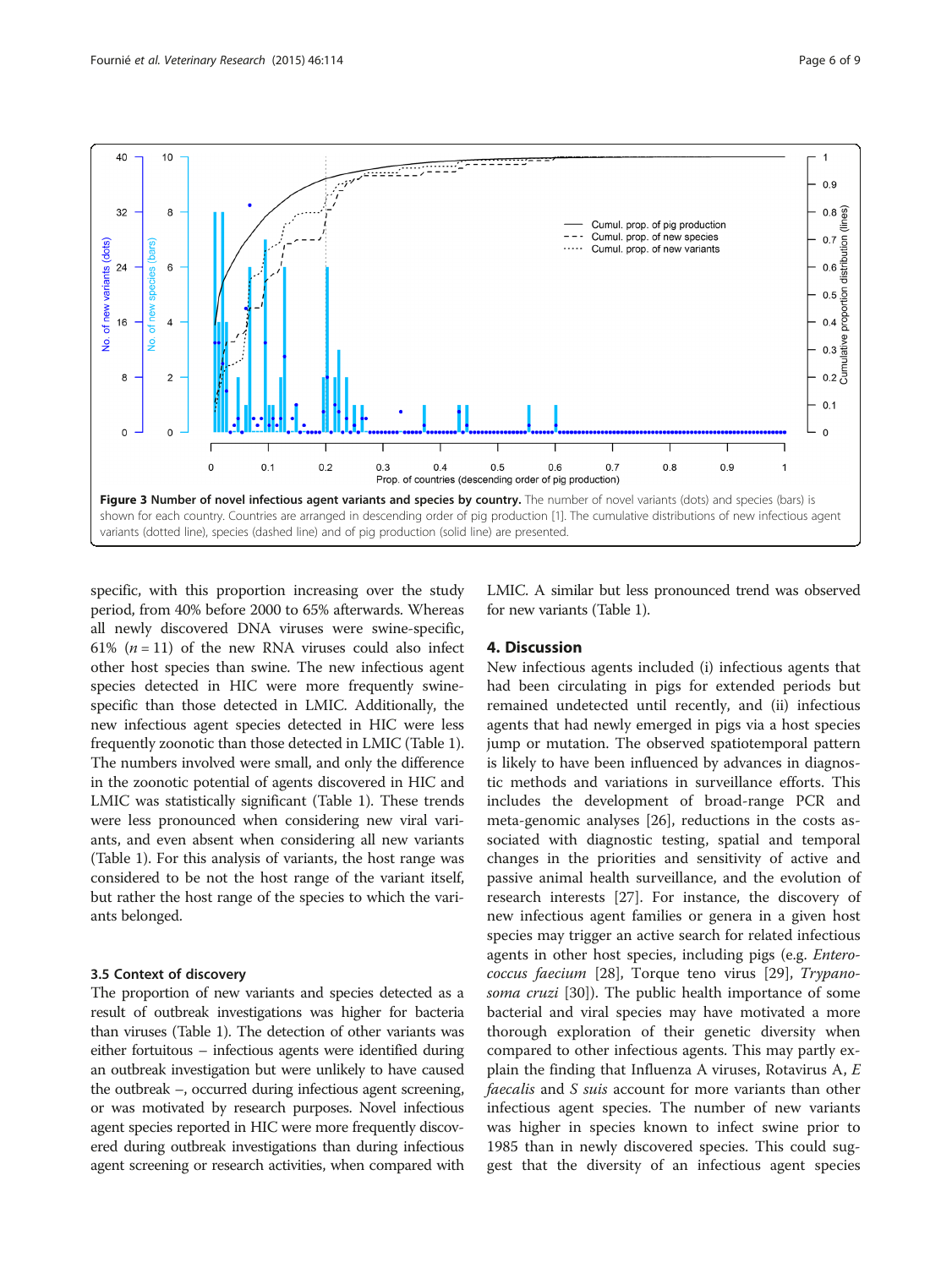depended on the length of time over which it was studied. However, drawing this conclusion would require more information, particularly the number of variants and the time of discovery of all infectious agent species known to infect swine, including those for which no new variants were discovered after 1985.

Apart from improvements in technical ability and surveillance, intrinsic features of infectious agents may have influenced the observed pattern. The observed broader host range of RNA viruses compared to DNA viruses may be due to their higher nucleotide substitution rate during replication. The resulting higher genetic diversity is likely to increase the likelihood of successful host species jumps [\[31](#page-9-0)].

Moreover, changes in ecological systems in which pigs are raised may promote the emergence of new infectious agents through a host jump or mutation and, therefore, modify the pattern of infectious agent discovery [[9,10](#page-8-0)]. While production systems within HIC and LMIC groups are heterogeneous, the assumption of higher biosecurity standards and more industrial and specialized production units in HIC than in LMIC seems reasonable. In integrated pig production systems, reduced contacts with humans and other animal species may reduce the likelihood of inter-species transmission; however, the high pig density and rate of turn-over may increase the likelihood of intra-species transmission, as evidenced by the spread of PRRS and PMWS [\[32,33](#page-9-0)]. The genetic homogeneity of pig populations to some extent may restrict the range of infectious agents with the potential to jump host species [[34](#page-9-0)]. However, when combined with a high population density of pigs, it may in fact provide ideal conditions for a major epidemic in pigs resulting from a successful host species jump (i.e. an increased likelihood that if an agent successfully jumps to pigs, it will spread widely among the pig population) [\[35\]](#page-9-0). This may lead to the very rapid spread of infectious agents through regional and even global pig populations as demonstrated by PRRS, PMWS and, more recently, a new variant of porcine epidemic diarrhea virus [[36-38\]](#page-9-0). Even if the pathogen first has limited transmissibility, the aforementioned pig population characteristics may promote infectious agent fitness gain [[39](#page-9-0)-[41\]](#page-9-0), leading to the emergence of swine-specific, and more virulent infectious agents [[34](#page-9-0)]. The interface between high density pig populations and potential sources of pathogens (human, other livestock, companion and wild animal populations) becomes particularly permeable for infectious agents when large numbers of pigs are kept at a low level of biosecurity. Such examples include outdoor herds or large numbers of small-scale and backyard farms in rural villages or semi-urban situations. In this scenario the risk of cross-species jumps will be increased, promoting the infection of pigs by agents infecting multiple host species (e.g. Nipah virus [[42](#page-9-0)], Trichinella papuae [[43](#page-9-0)]), possibly including humans.

This review is subject to ascertainment bias. Deciding whether a new variant exhibits new virulence features involves a degree of subjectivity. Moreover, the taxonomic classification of some of the newly discovered infectious agents may change in the near future and then modify the results of this analysis. It is also possible that some new infectious agents were missed by the specified search criteria and language limitations. The exclusion of articles written in languages other than English is likely to have resulted in the overestimation of the proportion of discoveries (i) in English-speaking countries, and (ii) towards the end of the study period (if the preference for reporting such discoveries in the scientific literature in English, rather than in other languages, has increased in recent years). As the infectious agents that we reviewed are not necessarily representative of all new infectious agents, our results and especially associations between infectious agent features (host range and context of discovery) and the location of discovery have to be cautiously interpreted. Moreover, reviewing all variants known to infect swine, before and after 1985 would extend the temporal scale of the study, allowing further exploration of the intra-species diversity among variants, and the factors influencing this, e.g. biological factors, time since discovery.

Despite these limitations, the taxonomic diversity and zoonotic potential of newly discovered infectious agents identified in this review support the need for active screening of pig populations. While pig populations may be a major source of human infection for certain infectious agents (e.g. Nipah virus, Streptococcus suis), numerous other infectious agents are likely to be mainly transmitted from humans to pigs, rather than from pigs to humans, as observed with some influenza A viruses [\[44\]](#page-9-0). However, even if transmission from humans to pigs is the primary direction for cross-species transmission of certain infectious agents, including influenza A viruses, the role played by pig populations in the evolution of these infectious agents, their zoonotic transfer and the emergence of new variants, is likely to remain substantial [[45\]](#page-9-0).

Further research is needed to assess the impact of the continued transformation of the pig production system on the emergence of infectious agents. In particular, there is a need to distinguish infectious agents which have recently invaded pig populations from those that have circulated in pigs for extended periods prior to detection, and to better classify countries according to the characteristics of their pig production sector and animal health surveillance systems. Clearly, the recent increase in absolute numbers and concentration of domestic pig populations, particularly in the central and eastern parts of China [\[46\]](#page-9-0), has been unprecedented, and expansion of pig production still continues. Chinese pork production rose by approximately 300% over the last 30 years [\[1\]](#page-8-0) and is likely to continue to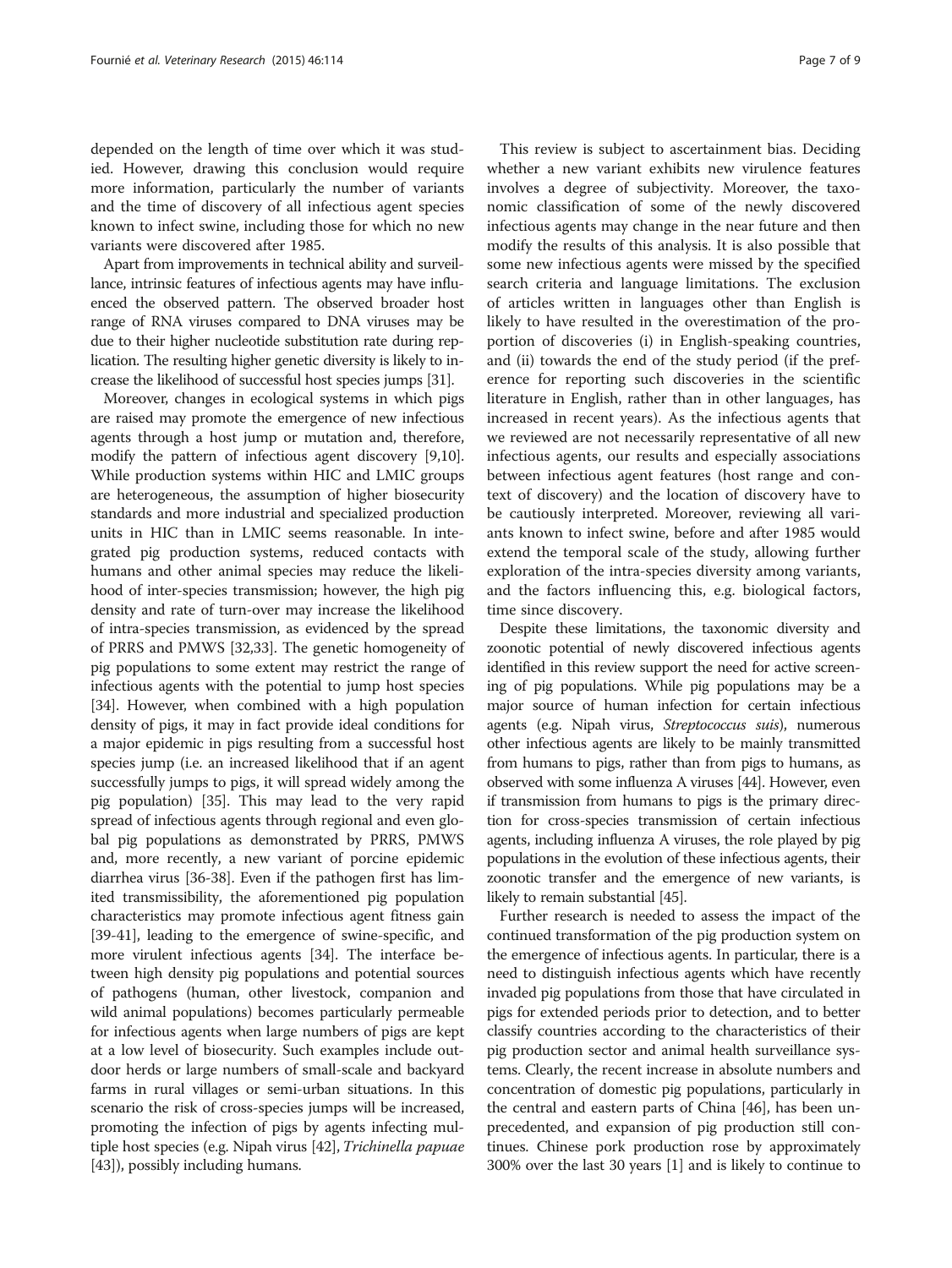<span id="page-8-0"></span>increase in order to meet the increasing demand for pork [[46](#page-9-0)]. Without doubt the health management of these enormous high-density pig populations will become a tremendous challenge, even if state-of-the-art bio-exclusion and bio-containment methods are used by most holdings. Moreover, recent decades have also seen an increase in the amount of animal feeds, live pigs and pig products being moved throughout the world, with the volume of traded quantities increasing at an even faster rate than that of pig production [1]. Such intensification of trading activities can promote the rapid circulation of infectious agents between pig populations that might have otherwise remained epidemiologically isolated [[38,47](#page-9-0)]. Not only does this create opportunities for jumps to new host species followed by recombination of the infectious agents, it can also facilitate the global spread of the resultant infectious agents.

# 5. Conclusions

The swine infectious agents discovered in recent years are highly diverse, with a substantial proportion being zoonotic. Although the spatiotemporal distribution of these discoveries is influenced by factors which facilitate their detection, it may suggest that different scales and types of production systems promote emergence of certain types of infectious agents. In light of this, global efforts for enhanced riskbased surveillance are required, as well as the development of more effective risk management for emerging infectious agents. This can only be achieved by a better understanding of the mechanisms underlying the emergence of infectious agents, including the role of the ongoing transformation of the global pig production sector.

# Additional files

[Additional file 1:](http://www.veterinaryresearch.org/content/supplementary/s13567-015-0226-8-s1.xlsx) Characteristics of the new swine infectious agents. Disc: type of discovery (1: infectious agent species that was unknown before its discovery in pigs, 2: novel variant(s) from an infectious agent species known to infect pigs, 3: first infection of pigs by an infectious agent species known to infect other host species), Cont: context of discovery (1: infectious agent screening or research activities, 2: outbreak investigation), Host range (1: swine-specific, 2: infect other animal species, 3: host range includes humans), \*: Only rotavirus variants classified according to the nucleotide-sequence-based classification system, and recognised by the Rotavirus Classification Working Group are considered. The list of references is available upon request to the authors.

[Additional file 2:](http://www.veterinaryresearch.org/content/supplementary/s13567-015-0226-8-s2.docx) Infectious agent species for which new variants were identified in swine from 1985 to 2010. n: number of new variants; Sp: the species is swine-specific; Zoo: the species is zoonotic; Outbreak: number of new variants identified through outbreak investigation; PRRS: Porcine reproductive and respiratory syndrome; PED: Porcine Epidemic Diarrhea; Tt: Torque teno; SHB : Swine hepatitis B; enc.: encephalitis.

[Additional file 3:](http://www.veterinaryresearch.org/content/supplementary/s13567-015-0226-8-s3.docx) Infectious agent families for which new species were identified in swine from 1985 to 2010. n: number of new species; Unknown: number of species which were unknown prior to their detection in swine; Swine-specific: number of new species which are

swine-specific; Zoonotic: number of new species which are zoonotic; Outbreak: number of new species identified through outbreak investigation.

#### [Additional file 4:](http://www.veterinaryresearch.org/content/supplementary/s13567-015-0226-8-s4.docx) Infectious agent discoveries per country. An

underlined country name means that this country is among the top 20% pig meat producing countries for the period 1985–2010. The variation in pig meat production from 1985 to 2010 was computed for the countries listed among the 50 largest pig meat producers in 1985. Countries for which this variation was higher than 50% are indicated by an asterisk.

#### 6. Competing interests

The authors declare that they have no competing interests.

#### 7. Authors' contributions

GF, JO and DUP designed the study, GF and LKF conducted the literature review, GF analyzed the data. All authors discussed the results and contributed to the paper. All authors read and approved the final manuscript.

#### 8. Acknowledgements

This work was funded by the Food and Agriculture Organization of the United Nations. We would like to thank two anonymous reviewers for their constructive comments.

#### Author details

<sup>1</sup>Veterinary Epidemiology, Economics and Public Health Group, Department of Production and Population Health, Royal Veterinary College, University of London, London, UK. <sup>2</sup> Food and Agriculture Organization of the United Nations, Regional Office for Asia and the Pacific, Bangkok, Thailand.

#### Received: 9 January 2015 Accepted: 4 August 2015 Published online: 28 September 2015

#### 9. References

- 1. FAOSTAT.<http://faostat.fao.org/default.aspx?lang=en>. Accessed 14 Jul 2014 2. Leibler JH, Otte J, Roland-Holst D, Pfeiffer DU, Soares Magalhaes R, Rushton
- J, Graham JP, Silbergeld EK (2009) Industrial food animal production and global health risks: exploring the ecosystems and economics of avian influenza. Ecohealth 6:58–70
- 3. Graham JP, Leibler JH, Price LB, Otte JM, Pfeiffer DU, Tiensin T, Silbergeld EK (2008) The animal-human interface and infectious disease in industrial food animal production: rethinking biosecurity and biocontainment. Public Health Rep 123:282–299
- 4. Rose N, Madec F (2002) Occurrence of respiratory disease outbreaks in fattening pigs: relation with the features of a densely and a sparsely populated pig area in France. Vet Res 33:179–190
- 5. Stegeman A, Bouma A, Elbers AR, de Jong MC, Nodelijk G, de Klerk F, Koch G, Van Boven M (2004) Avian influenza A virus (H7N7) epidemic in The Netherlands in 2003: course of the epidemic and effectiveness of control measures. J Infect Dis 190:2088–2095
- 6. Alarcon P, Rushton J, Wieland B (2013) Cost of post-weaning multi-systemic wasting syndrome and porcine circovirus type-2 subclinical infection in England - an economic disease model. Prev Vet Med 110:88–102
- 7. Neumann EJ, Kliebenstein JB, Johnson CD, Mabry JW, Bush EJ, Seitzinger AH, Green AL, Zimmerman JJ (2005) Assessment of the economic impact of porcine reproductive and respiratory syndrome on swine production in the United States. J Am Vet Med Assoc 227:385–392
- 8. Cleaveland S, Laurenson MK, Taylor LH (2001) Diseases of humans and their domestic mammals: pathogen characteristics, host range and the risk of emergence. Philos Trans R Soc Lond B Biol Sci 356:991–999
- 9. Jones KE, Patel NG, Levy MA, Storeygard A, Balk D, Gittleman JL, Daszak P (2008) Global trends in emerging infectious diseases. Nature 451:990–993
- 10. Woolhouse ME, Gowtage-Sequeria S (2005) Host range and emerging and reemerging pathogens. Emerg Infect Dis 11:1842–1847
- 11. Smith GJ, Vijaykrishna D, Bahl J, Lycett SJ, Worobey M, Pybus OG, Ma SK, Cheung CL, Raghwani J, Bhatt S, Peiris JS, Guan Y, Rambaut A (2009) Origins and evolutionary genomics of the 2009 swine-origin H1N1 influenza A epidemic. Nature 459:1122–1125